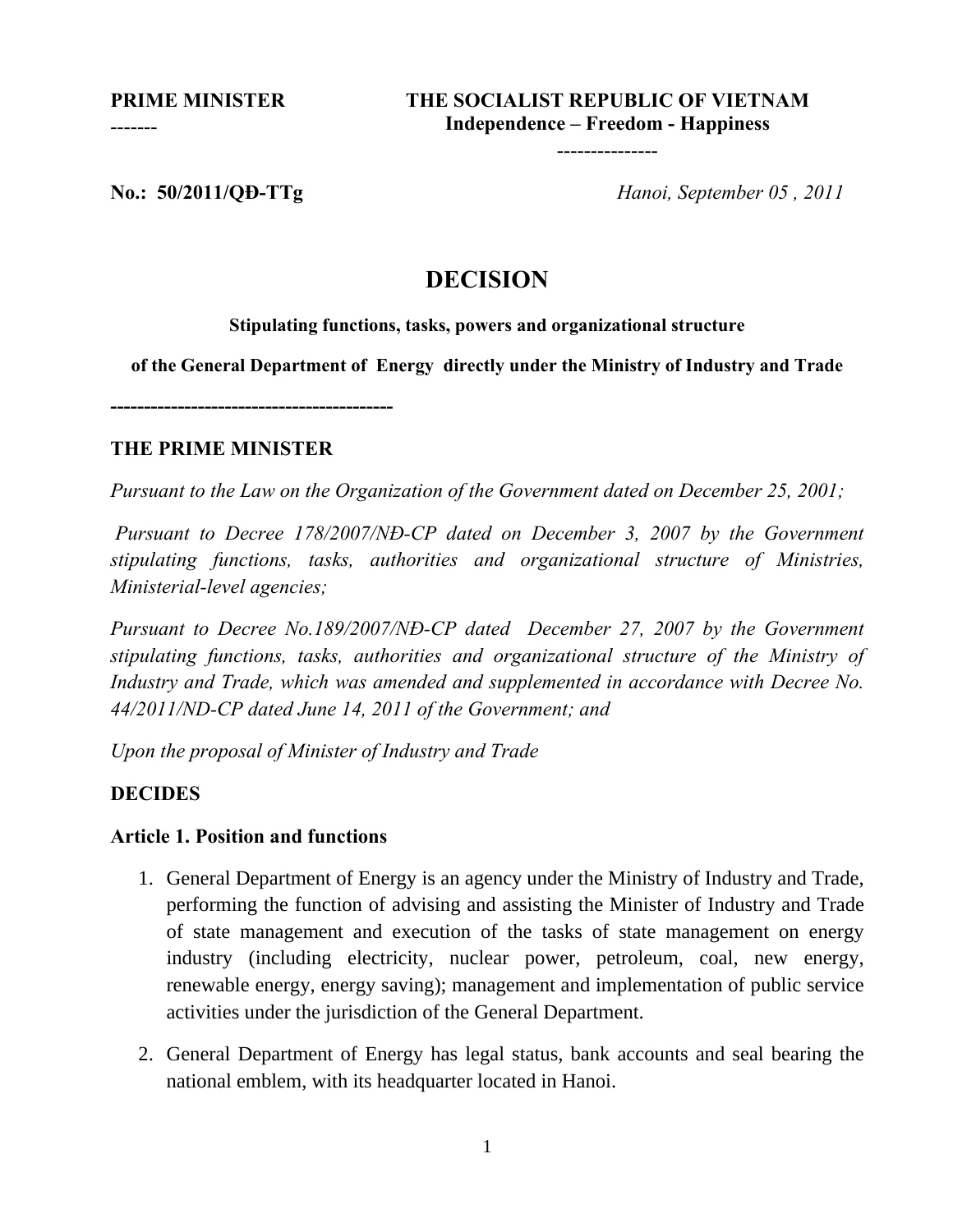## **Article 2. Duties and Powers**

1. Prepare and submit to the Minister of Industry and Trade for issuance under the authority, or request the Minister of Industry and Trade to submit those to the competent State agencies:

a) Draft laws, ordinances and draft resolutions of the National Assembly, the draft resolutions of the Standing Committee of National Assembly, the draft decree of the Government, the draft decision of the Prime Minister on energy industry;

b) Sector strategy, master plan, regional and territorial master plan, long term and shortterm investment and development plans on energy industry, national target programs, action programs, projects and schemes and important works of national defense on the energy industry;

c) National technical regulations, national standards in the energy industry;

d) Establishment of specialized standards and economic - technical norms in the energy industry.

- 2. Promulgate documents guiding the expertise, services, internal regulations, and other special documents under the jurisdiction of the General Department of Energy.
- 3. Direct, inspect and implement the legal documents, strategies, master plans, plans, programs, projects and schemes on the energy industry upon those are approved or issued by the competent authorities.
- 4. Assist the Minister of Industry and Trade of state management on construction investment under the jurisdiction of the Ministry of Industry and Trade for the energy industry projects.
- 5. Organize the propagation and dissemination, education of provisions of laws on energy industry.
- 6. Development of power:

a) Prepare and evaluate development strategy of the electricity industry, national master plans on electricity development new energy development, and renewable energy development for the Minister of Industry and Trade to submit to the Prime Minister for approval;

b) Evaluation and submission to the Minister of Industry and Trade for approval of electricity development master plans for provinces and municipal cities, power centers, hydro-power ladder master plan and master plan on small hydro-power stations on rivers;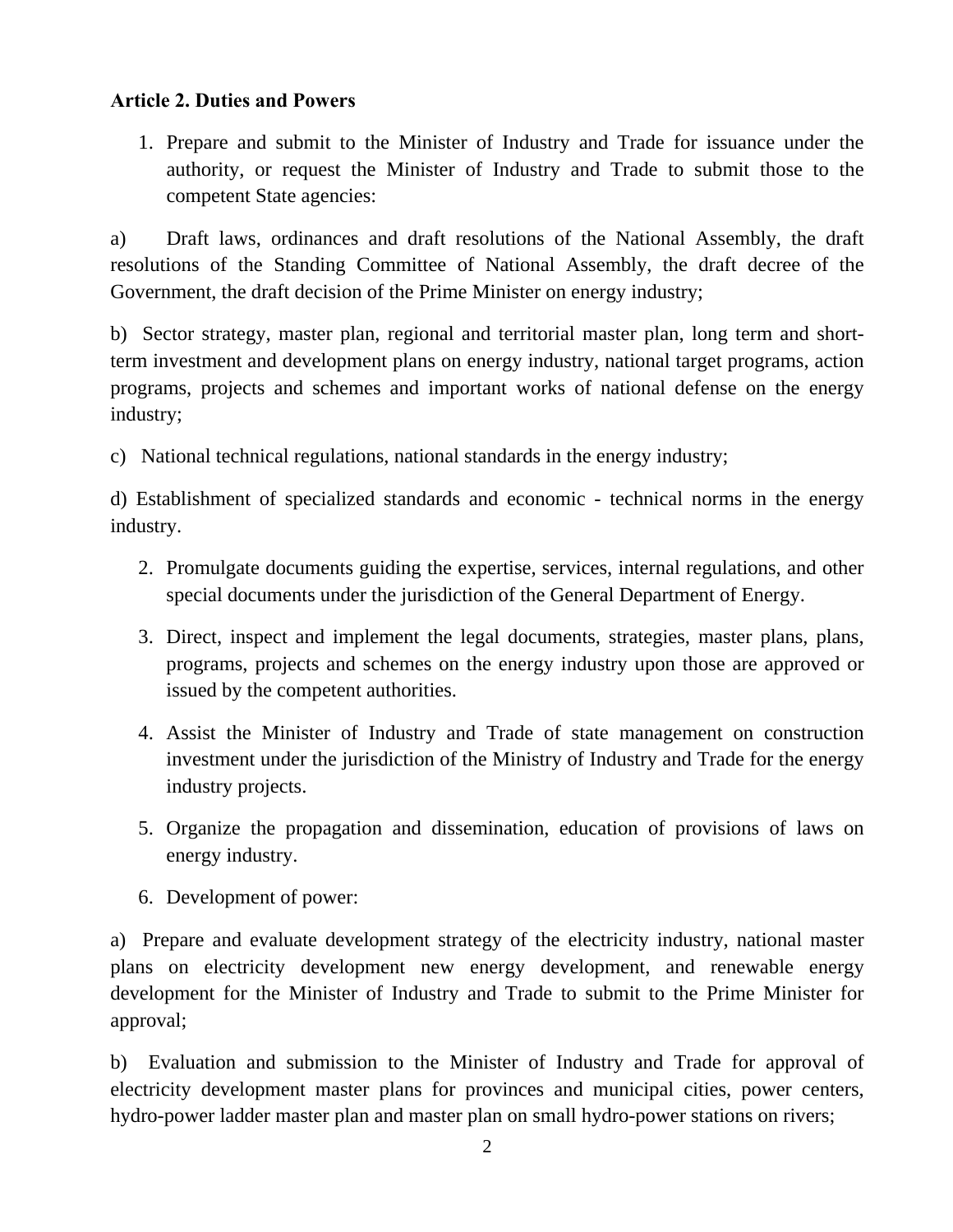c) Manage and inspect the implementation of approved electricity development master plans;

d) Organize the selection of investors, held negotiations to conclude the project documents, manage and supervise the implementation of projects, resolve problems and disputes related to power investment projects under BOT form prescribed by law.

7. Development of nuclear power:

a) Prepare master plan on locations of nuclear power plants and nuclear power plant development plans, selection of plant locations, policies and mechanisms to ensure the supply of fuels for nuclear power plants as a foundation for Minister of Industry and Trade to submit to the Prime Minister for approvals;

b) Develop and submit to the Minister of Industry and Commerce for issuance or recognition of application of technical regulations of nuclear power plants; norms, technical standards on the management and operation of nuclear power plants ; regulations and guidance on process and procedures of granting and management of licenses for operating of nuclear power plants;

c) Organize the staff training for project management, design, manufacture, construction and installation of nuclear power plants, technicians and management staff for operation of nuclear power plants as assigned by the Minister of Industry and Trade.

8. New energy and renewable energy:

a) Develop and submit to the Minister of Industry and Commerce for approval of master plans for development of new energy, renewable energy in provinces and municipal cities; mechanisms and policies to encourage development of new energy, renewable energy, national target programs on new energy, renewable energy;

b) Manage and supervise the implementation of national target programs and projects in developing new energy, renewable energy.

9. Management of energy demand and energy saving:

a) Develop and submit to the Minister of Industry and Commerce for approval of mechanisms and policies to encourage energy saving and efficiency, programs and projects on demand management and energy saving;

b) Manage and supervise the implementation of national target programs, and projects on demand management and energy saving;

c) Develop and manage a database of national power.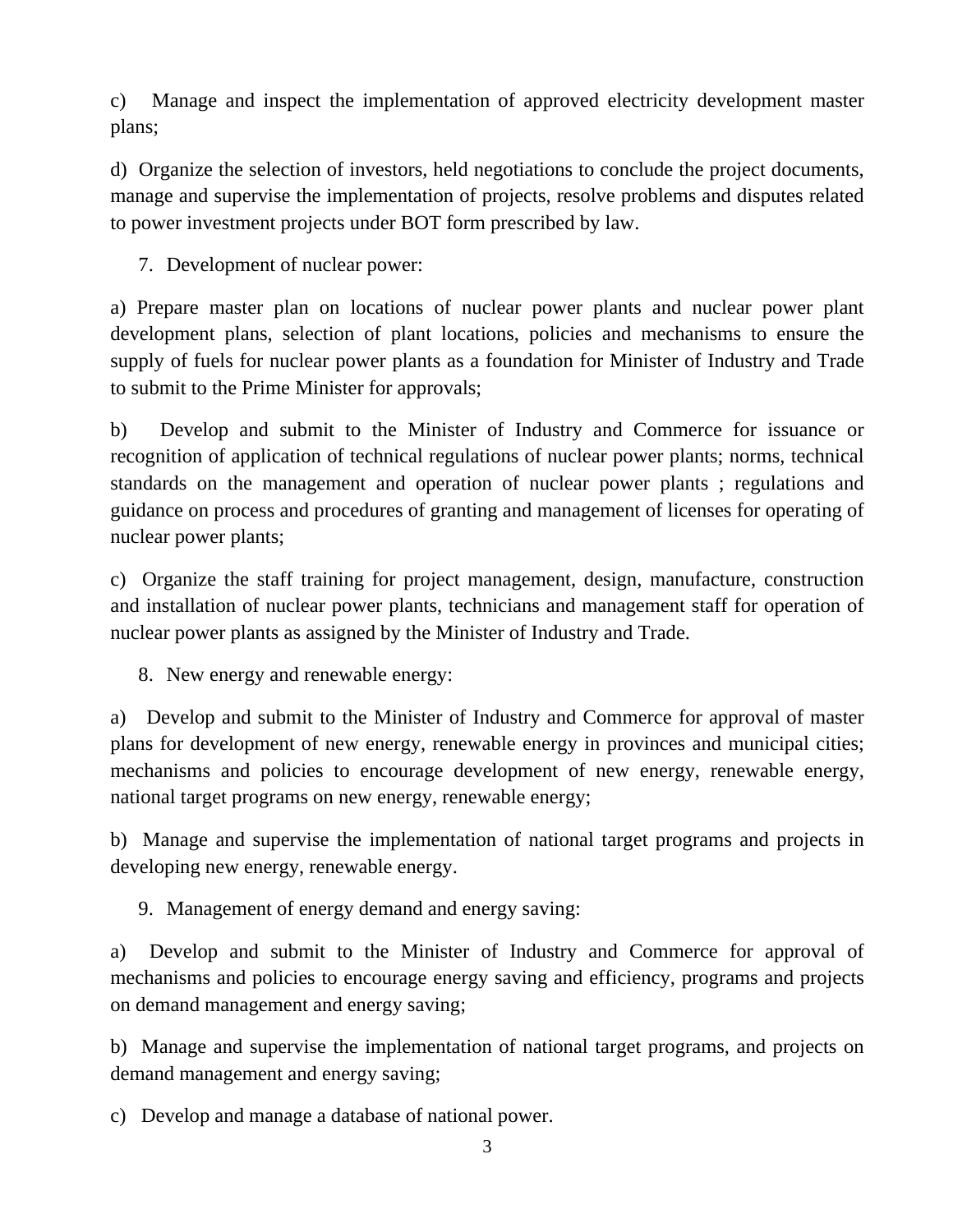10.Petroleum:

a) Preparation for submission of Minister of Industry and Trade to the Prime Minister:

Master plan for the oil industry, master plan for reserves of crude oil and petroleum products; and policies to encourage the search, exploration, exploitation, processing and distribution of petroleum;

Report on reserves, the overall development plan for mining and mine development plans, oil and gas block auction results and oil and gas contracts, oil and gas contracts transfer proposals, cooperation proposals for development of petroleum activities in overlapping areas with foreign countries, extend the exploration period or oil and gas contract duration, suspension term for oil and gas contracts in case of force majeure or exceptional circumstances;

List of petroleum blocks, determining and adjusting the boundaries of petroleum blocks.

b) Evaluate for submission to the Minister of Industry and Trade

Programs and plans on early extraction in the contract areas; inspection plan, violation settlement on the removal of fixed installations, equipment and facilities for oil and gas activities of no longer use, and environmental restoration in accordance with provisions of laws;

Allow burning of accompanied gas; relinquish the oil field if the contractor does not conduct field development and petroleum exploitation within the period specified in the approved field development plan.

c) Generalize, monitor and report on the development and results of the search, exploration, extraction and domestic consumption and export of oil and gas.

d) Manage and supervise the implementation of projects on exploration, exploitation, processing and distribution of petroleum products, oil and gas contracts in accordance with the provisions of laws.

11.On the coal industry:

a) Evaluate the overall master plan for development of coal industry for the submission of Minister of Industry and Trade to the Prime Minister for approval.

b) Chair in preparation and submission to the Minister of Industry and Trade:

Detailed master plan for coal mining regions, master plan for exploitation and use of peat in the whole country;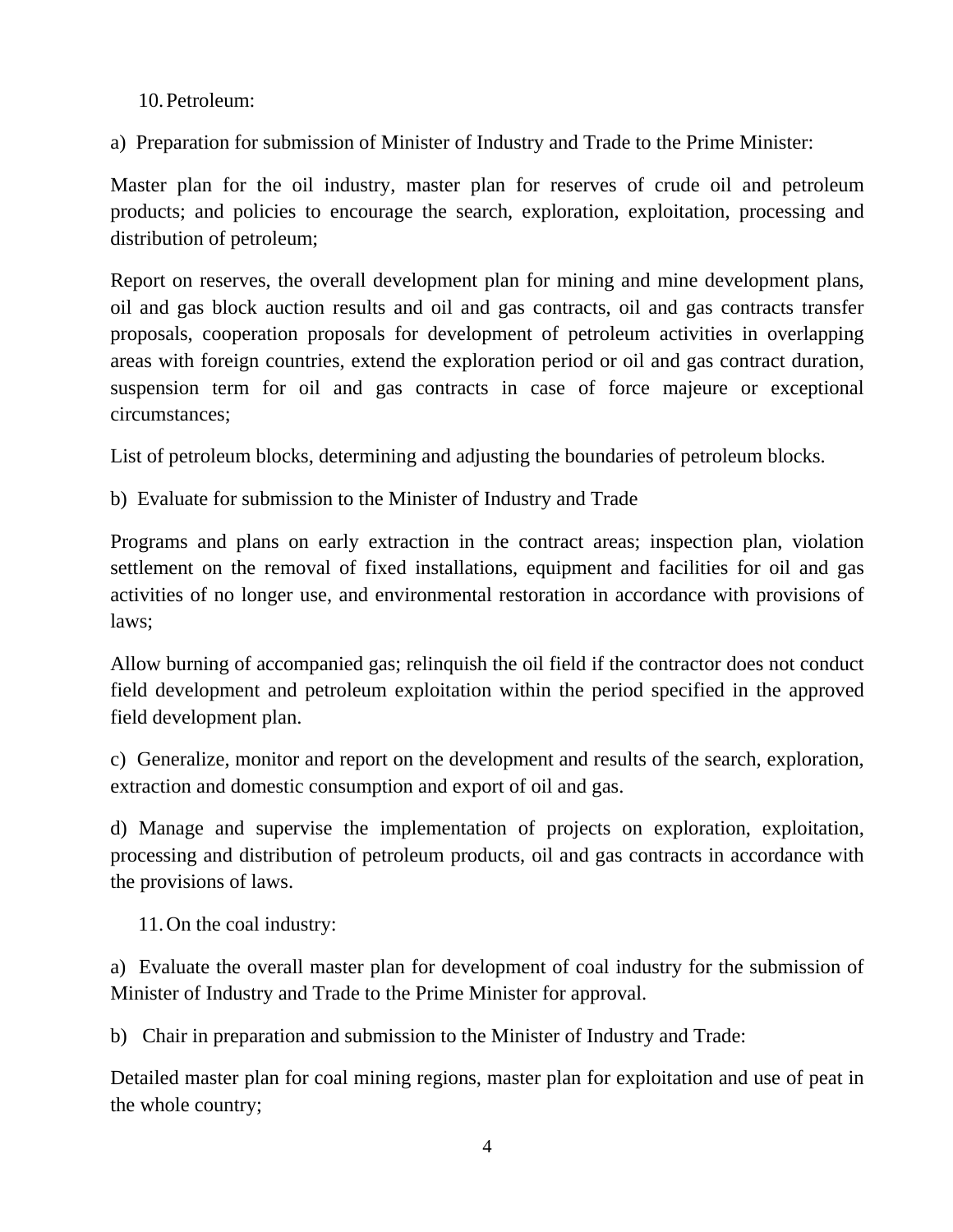The norms and unit prices in the coal industry;

Lists, conditions and criteria for coal exports and imports;

Plan for annual production, export and import of coal.

c) Manage and inspect the implementation of activities in investment, mining, exporting, importing, processing and trading of coal in accordance with the provisions of law.

- 12.Implement international cooperation in the energy industry under state management of the Ministry of Industry and Trade: implement and complete the necessary procedures to receive ODA for energy industry; act as representative of Vietnam in bilateral and multilateral organizations for international cooperation on energy industry as assigned by the Minister of Industry and Commerce.
- 13.Study and apply science, technology, program management, research theory in the field of energy.
- 14.Organize training and development of human resources to meet the requirements of the energy industry; development and implementation of mechanisms and policies to attract human resources for the operation of the energy sector.
- 15.Request the concerned organizations and individuals to provide necessary information and documents for the performance of the assigned tasks; use domestic and overseas consultants as prescribed by laws.
- 16.Implement administrative reform in accordance with the administrative reform plan of the Ministry of Industry and Trade.
- 17.Manage the organizational apparatus and payroll system, perform policies on salary and remuneration, reward, discipline, training and retraining of professional expertise for officials and public servants under the management of the General Department of Energy under the provisions of law and decentralization of the Ministry of Industry and Trade.
- 18.Financial and asset management assigned by the Ministry of Industry and Trade and in accordance with the provisions of the law.
- 19.Perform the tasks of advising and assisting the State Steering Committee on energy projects.
- 20.Perform the other duties and powers assigned by the Minister of Industry and Trade and in accordance with the provisions of law.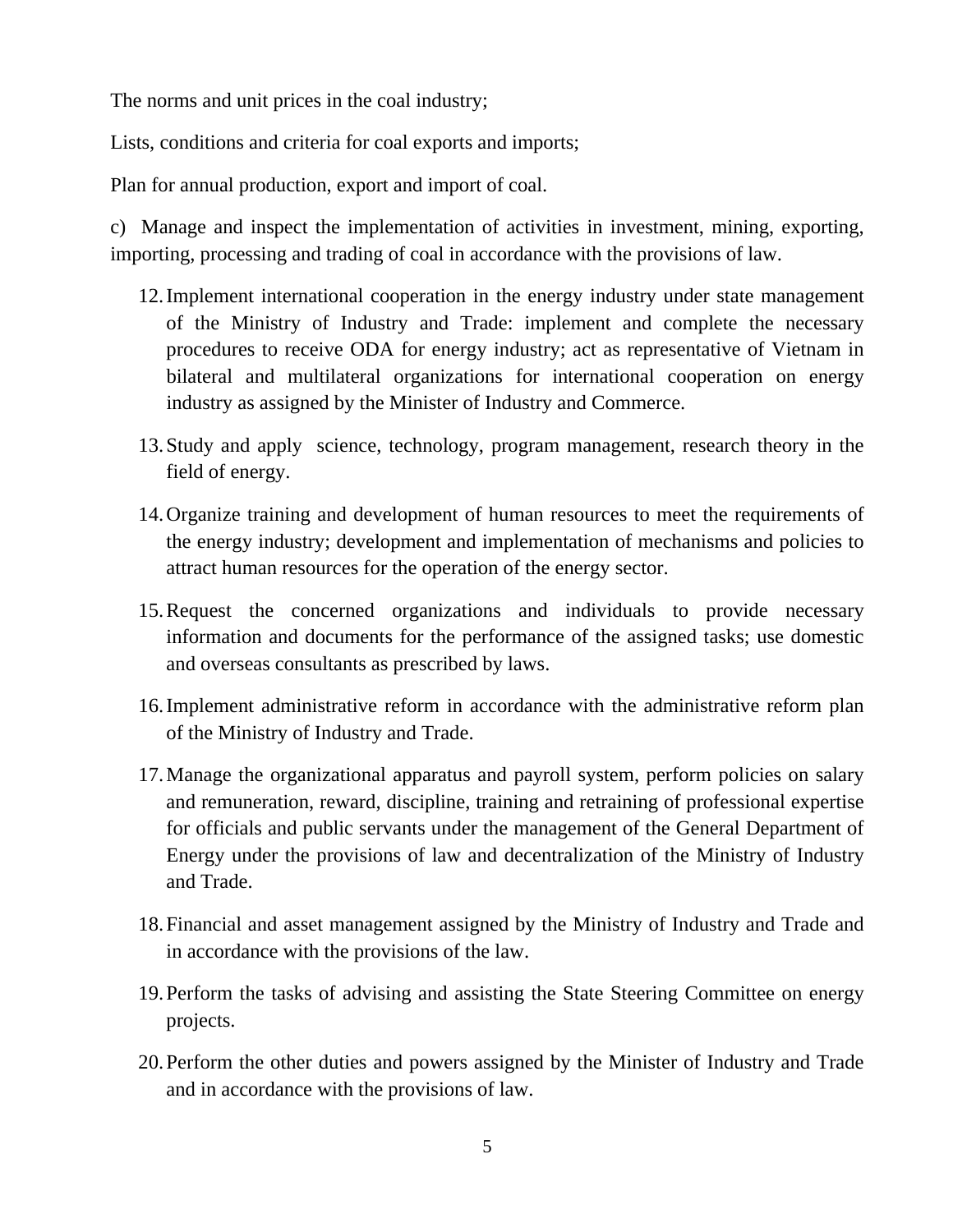## **Article 3. Organizational Structure**

- 1. The Office
- 2. International Cooperation Department.
- 3. Plan Master Plan Department.
- 4. Department of Thermal and Nuclear Power.
- 5. Hydropower Department.
- 6. Department of New Energy and Renewable Energy.
- 7. Department of power grid and rural power.
- 8. Department of Science, Technology and Energy Savings.
- 9. Department of Petroleum Exploration and Exploitation.
- 10.Department of Petroleum Transportation and Processing.
- 11.Coal Industry Department.
- 12.Department of BOT Power Training and Management.
- 13.Energy Information Centre.
- 14.Center for Energy Training and Consultancy.

The organizations specified in paragraphs 1 to 12 of this Article are the institutions which assist the General Director in performing state management functions; organizations defined in paragraph 13 to paragraph 14 of this Article are the professional units under General Department.

## **Article 4. Leaders of the General Department**

- 1. General Department of Energy shall have one (1) General Director and not more than three (03) Deputy General Directors;
- 2. General Director, the Deputy General Directors of General Department of Energy shall be appointed and dismissed by the Minister of Industry and Trade in accordance with the provisions of law;
- 3. General Director of Department of Energy is responsible to the Minister of Industry and Trade and the laws for all activities of the General Department. The Deputy